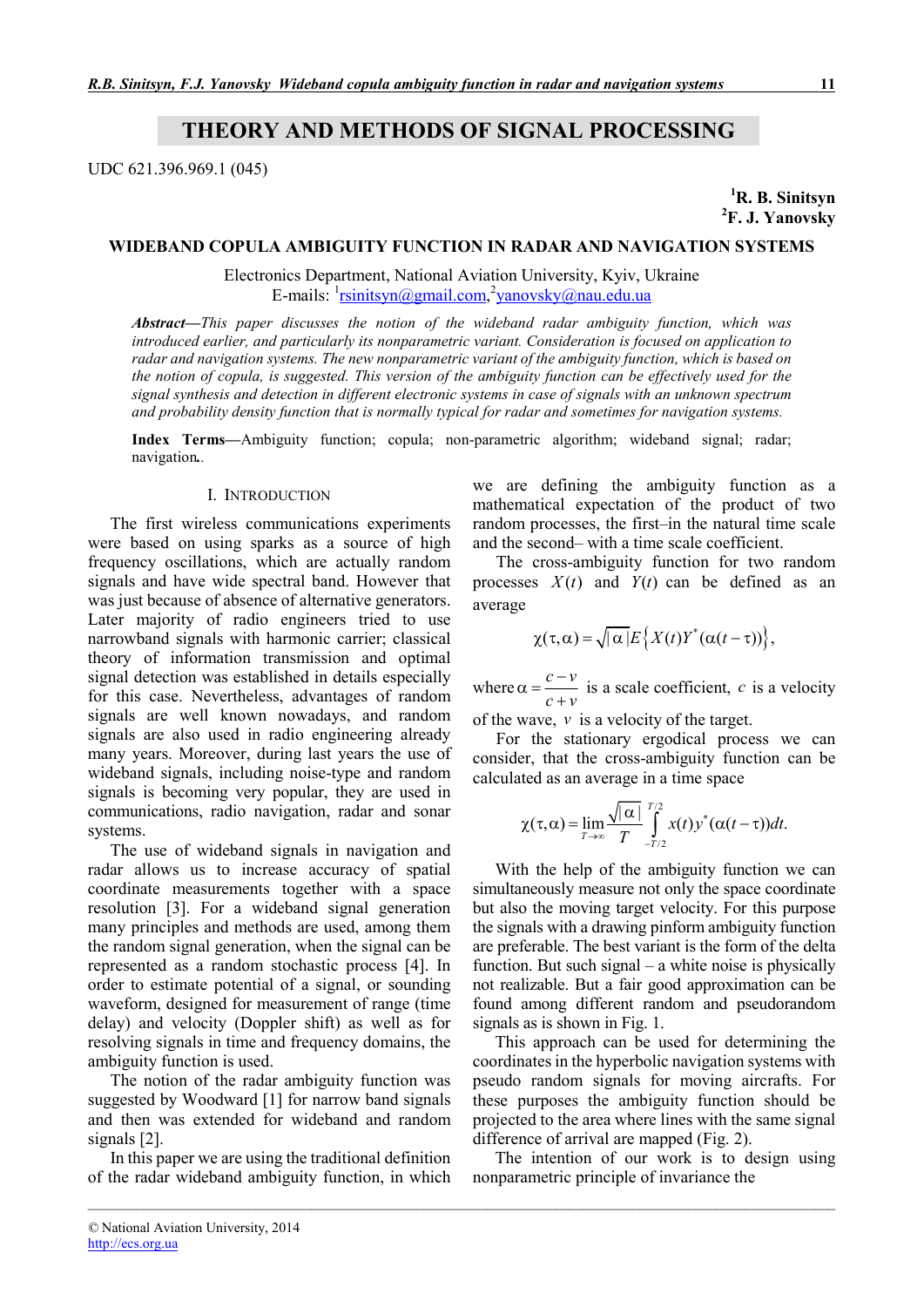mathematical instrument which gives us a possibility for synthesis of proper radio signals and their signal processing in order to obtain smaller ambiguity of the measured coordinates.For this purpose we are suggesting to use a new statistical notion – a copula, which gives us the possibility to design a measure of the signal space and velocity ambiguity free from distribution function.



Fig. 1. The ambiguity function for noise signal. Result of simulation



Fig. 2. The map of the region with equal difference of arival distances

#### II. NONPARAMETRIC TRANSFORM

#### *A. Copula transform*

We can transform the vector of random variables  $(x, y)$  to a new a random variable  $(x_T, y_T)$ , using two marginal cumulative distribution functions  $x_T = F_x(x)$ ,  $y_T = F_y(y)$  as functional transforms. It is easy to prove that vector  $(x_T, y_T)$  has uniform distribution if random variables *x* and *y* are independent. The bivariate cumulative distribution independent. The bivariate cumulative distribution function of the transformed variables  $(x_T, y_T)$  is called a copula of these variables and according to the Sklar's theorem is equal

$$
F(x, y) = C(Fx(x), Fy(y)).
$$

where  $F(x, y)$  is a bivariate cumulative distribution function of  $(x, y)$ . The density function, corresponding to the copula  $C(x_T, y_T)$  is

$$
c(x_T, y_T) = \frac{\partial C(x_T, y_T)}{\partial x_T \partial x_T}.
$$

If a useful signal is absent the copula density If a useful signal is absent the copula density<br>function has a uniform distribution on  $[0, 1]^2$ . If a useful signal is present a copula density function has some other distribution on  $[0, 1]^2$ .

A copula density function can be estimated using kernel estimates.

The cumulative distribution functions  $F_x(x)$  and  $F_y(y)$  can be replaced by their estimates  $\hat{F}_x(x)$  and  $\hat{F}_y(y)$ . It is assumed, that if the size of a sample is increased, the estimate converges to a cumulative distribution function. Transformations of the sounding and reflected signals

$$
x_{Ti} = \hat{F}_x(x_i) , y_{Ti} = \hat{F}_y(y_i),
$$

will be used later.

### *B. Copula Estimates*

The kernel estimates of the cumulative distribution functions will be used as the nonparametric transform.

Thus the estimate of a bivariate copula density function  $c(x_T, y_T)$  will look like the sum of the kernels  $K_i$   $(x_T, y_T)$ kernel estimates of the bivariates of the bivariate estimate of a bivariate  $c(x_T, y_T)$  will look like the  $c(x_T, y_T)$   $\hat{c}(x_T, y_T) = \sum_{r=1}^{N} K_r(x_T, y_T)$ 

$$
\hat{c}(x_T, y_T) = \sum_{i=1}^N K_i(x_T, y_T).
$$

where  $N$  is the sample size, which is the basis for finding an estimate. We suppose, that the kernels can be calculated, using the formula

$$
K_i(x_T, y_T) = \frac{1}{N} w(x_T - x_T, y_T - y_T),
$$

where  $w(x_r, y_r)$  is a function, which equal to some where  $w(x_T, y_T)$  is a function, which equal to some probability density, for example, normal,  $(x_{T_i}, y_{T_i})$  is the sample unit  $i$ , which is the basis for a kernel estimate.

For the estimate  $\hat{F}_x(x)$  of one-dimensional cumulative distribution function the kernels look as follows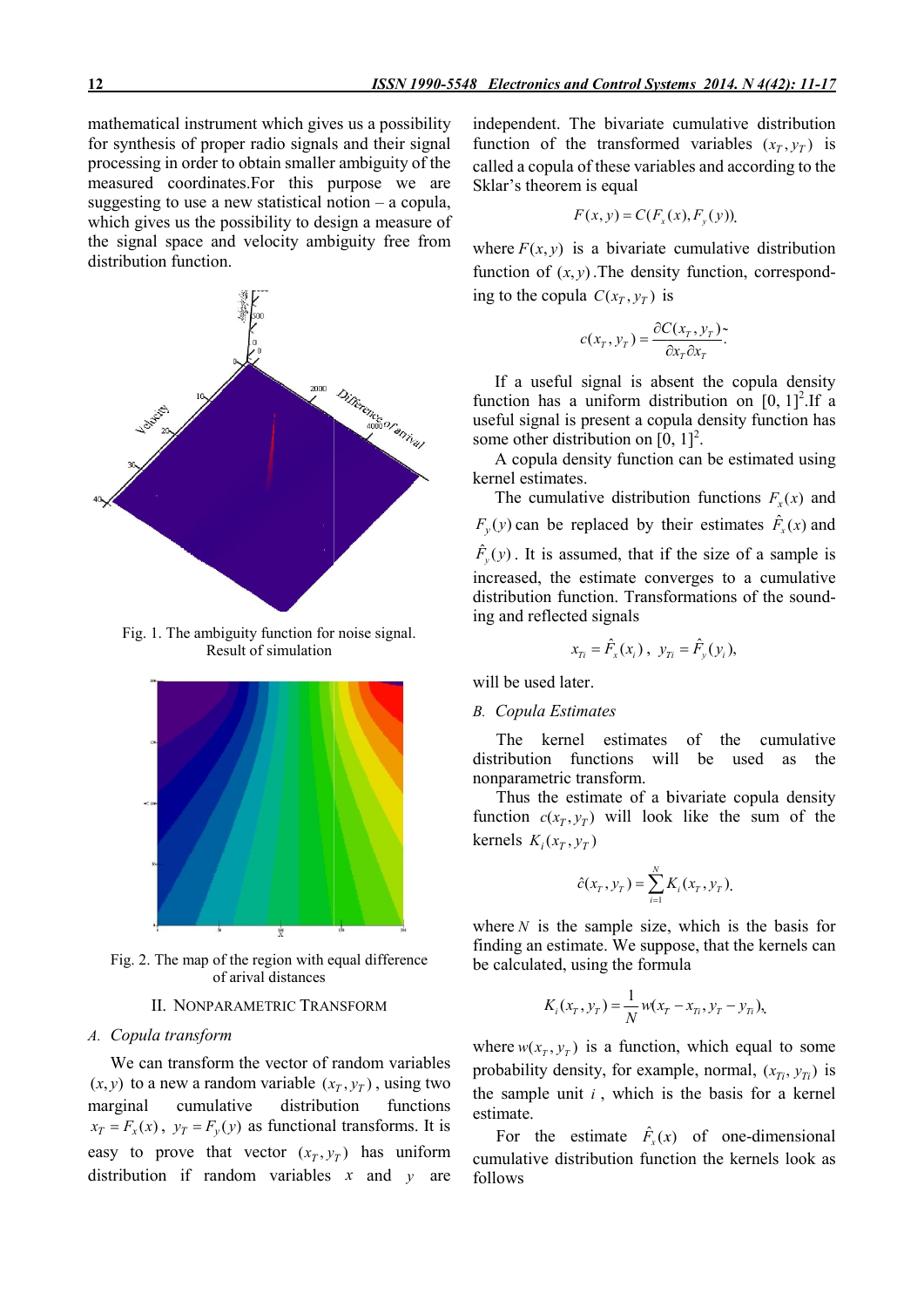$$
Q_i(x) = \frac{1}{N} \int_{-\infty}^{x} \int_{-\infty}^{\infty} w(u - x_i, v - y_i) du d\tilde{v}
$$

The estimate is calculated using the following expression

$$
\widehat{F}(x_T, y_T) = \sum_{i=1}^N Q_i(x_T, y_T).
$$

### III. COPULA AMBIGUITY FUNCTION

Using the copula density function we can define its copula ambiguity function [5] as a second mixed central moment of the copula density

$$
\chi(\tau,\alpha) = \sqrt{|\alpha|} E\left\{ (F_x(X(t)) - m_x)(F_y(Y^*(\alpha(t-\tau))) - m_y) \right\}
$$

or for the ergodic process

$$
\chi(\tau,\alpha)=\lim_{T\to\infty}\frac{\sqrt{|\alpha|}}{T}\int_{0}^{T}(F_{x}(x(t))-m_{u})(F_{y}^{*}(y(\alpha(t-\tau)))-m_{v})dt.
$$

Using the kernel estimates of the cumulative density function [6] we can obtain the copula ambiguity function kernel estimate in some finite time interval

$$
\chi(\tau,\alpha)=\sqrt{|\alpha|}\int_{t_1}^{t_2}(\hat{F}_x(x(t))-m_u)(\hat{F}_y^*(y(\alpha(t-\tau)))-m_v)dt.
$$

The authors also are suggesting in another variant of the copula ambiguity function. In this formula we are using an estimate of the moment of the second order for the uniform distribution. For obtaining the statistics, which depends from two parameters, we will use an additional functional transform, transforming the copula statistic to a normal distribution [8]

$$
\chi(\tau,\alpha)=\sqrt{|\alpha|}\int_{t_1}^{t_2}F_{N}^{-1}(\hat{F}_{X}(x(t)))F_{N}^{-1}(\hat{F}_{Y}^{*}(y(\alpha(t-\tau))))dt_{\mathtt{a}}.
$$

where  $F_N^{-1}$  is an inverse cumulative function of a normal distribution.

#### IV. EXPERIMENT

With the help of the noise acoustic radar, designed and constructed by authors (Fig. 3), the copula ambiguity function was measured for real signals.

The experimental radar consists ofa computer, which is used for the signal generation and processing, two acoustic aerials with a sounder and a microphone and a power amplifier. The sounding signal is obtained from the random numbers generating program (Figs 4 and 7) and has the normal distribution function (Fig. 6). The spectrum of the sounding signal is presented in Figs 5 and 8.



Fig. 3. The noise acoustic radar



Fig. 4. The sounding signal, generated by the computer. Signalamplitude is in *V*, time in ms



Fig. 5. Spectrum of the sounding signal. Amplitude in *V*, frequency in Hz



Fig. 6. The noise acoustic radar sounding signal histogram. Dependence of the probability density on the signal amplitude in *V*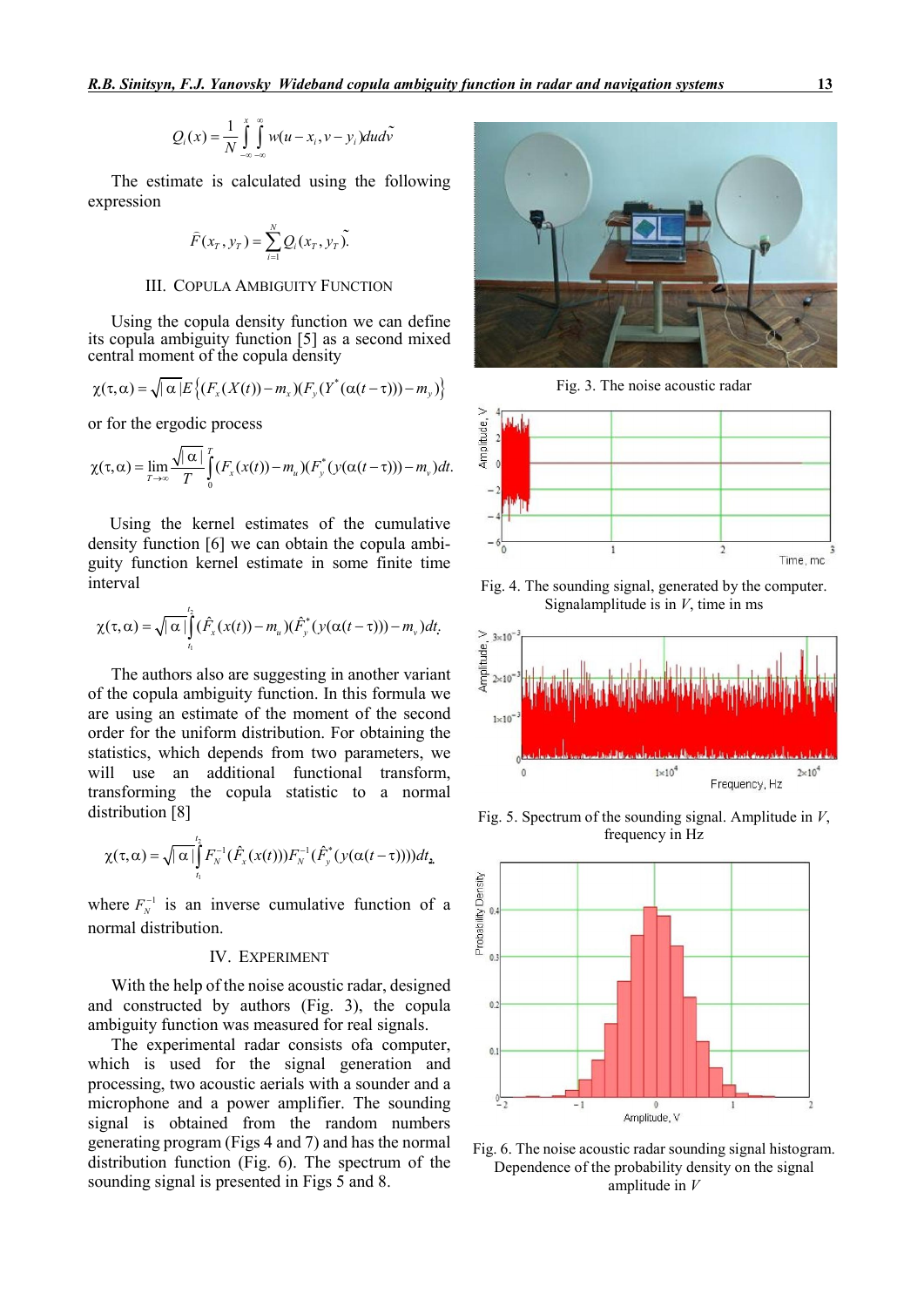The acoustic radar sounding signal is a wideband random signal with a normal distribution [9]. The signal reflected from the solid object at the distance equal to 70 m from the radar. For this signals the copula ambiguity functions were calculated. The results are presented in Figs 9 and 10.



Fig. 7. The noiuse acoustic radar sounding and reflected signals



Fig. 8. Spectrum of the sounding signal, recorded by a microphone



Fig. 9. Estimate of the copula cross-ambiguity function for the acoustic radar. Range in distance samples and velocity in ADC digits. One digit for velocity is 1 m/s, 11 corresponds to zero velocity, one digit for distance is equal to 0.0038820862 m



(with an aditional functional transform) for the acoustic radar Fig. 10. Estimate of the copula cross-ambiguity function

The cross section of the ambiguity function in time area (or in distance area) for zero velocity of the target propagation is the correlation function. The result of the calculations is presented in Fig. 11. The same calculations were done for the cross section of the copula ambiguity function. The result is presented in Fig. 12.



Fig. 11. Estimate of the cross-ambiguity function cross section (cross-correlation function) for the acoustic noise radar



Fig. 12. Estimate of the copula cross-ambiguity function cross section (cross-correlation function) for the acoustic noise radar

noise radar<br>The shape of the suggested variant of the ambiguity function does not depend on the probability density function does not depend on the probability density functions of the sounding and reflected signals. That is why, signal detection algorithms, which are based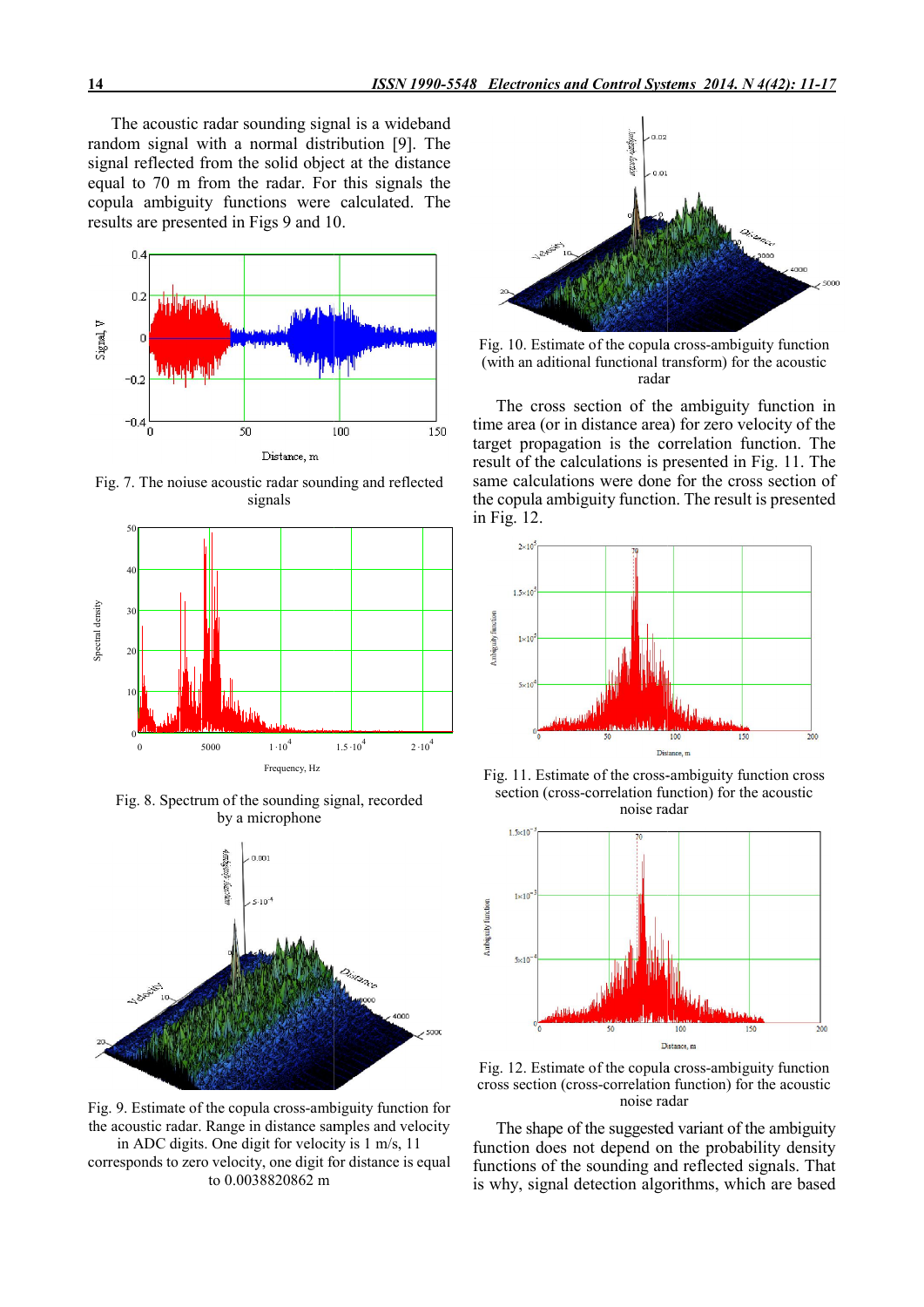on this notion, are distribution free and have a constant level of the false alarm probability. The detection can be done with the help of the simple thresholding of the copula ambiguity function.

We have done the computer and physical simulation of coordinate measurements for the random signal source with the help of the copula ambiguity function. The random signal with a normal probability density function is received with the help of two antennas and we measure the difference of the signal arrival. For this purpose the results of ambiguity function calculation are projected to the map of hyperbolic lines (Fig. 13). The crossing of the curves, which are formed by the maximums of calculated ambiguity functions, gives us the point, where the source of the wave is situated and allows us to measure its coordinates. As we can see from the results of simulation, the usage of the wideband random signal gives us wonderful results. in level of the false alarm probability. The<br>ion can be done with the help of the simple<br>olding of the copula ambiguity function.<br>Photos and physical<br>tion of coordinate measurements for the<br>m signal source with the help of



Fig. 13. The measurements of the coordinates of the source of the signal with the help of two antennas. The computer simulation

The physical experiment was made with the help of the acoustic source of the pseudo random signal (the computer with a loudspeaker) the coordinates of which were measured with the help of two acoustical antennas (microphones), which were connected to another computer. The results of experimental measurements are shown in Figs 14 and 15.



Fig. 14. The measurements of the coordinates of the source of the signal with the help of two antennas. The physical simulation using acoustic waves



Fig. 15. The measurements of the coordinates of the source of the signal with the help of two antennas. The physical simulation using acoustic waves. View from the top

#### **CONCLUSION**

In this paper, different aspects of the signal processing algorithms for wideband random signal radars and radio navigation systems have been discussed. of the signal with the help of two antennas. The physical<br>simulation using acoustic waves. View from the top<br>CONCLUSION<br>In this paper, different aspects of the signal<br>processing algorithms for wideband random signal<br>radars

We believe that the random signal radar is one of the most interesting types of radar. It combines properties of UWB radar with some additional features, based on random nature of the sounding waveform. These new properties allow us to simplify signal detection algorithms and measure a distance, an azimuth and a target velocity simultaneously with high resolution and accuracy, implementing the noise sounding waveform and adequate signal processing. For the signal processing and analysis we suggest to use the wideband ambiguity function, which in the case of the random signal radar allows obtaining a high resolution results for distance and velocity measurements. eve that the random signal radar is one of interesting types of radar. It combines of UWB radar with some additional ased on random nature of the sounding These new properties allow us to simplify signal detection algorithms and measure a distance, an azimuth and a target velocity simultaneously with high resolution and accuracy, implementing the noise sounding waveform and adequate signal processing.<br>For the signal

The nonparametric generalization of the radar ambiguity function has been suggested. In contrast to classically defined ambiguity function, new one does not dependent on the signal PDF. It can be used as a pure measure of the relation between sounding and reflected signals as well as for the analysis [9], [10].

The signal detection algorithms, which are based on using the copula transform, have a stable false alarm error probability. We suppose that suggested approach of coordinate measurements can be used in navigation systems, which are based on using the signals of different sources of wideband electromagnetic waves, the coordinate of which are known. use the wideband ambiguity function, which in the case of the random signal radar allows obtaining a high resolution results for distance and velocity measurements.<br>The nonparametric generalization of the radar ambiguity f

The signal detection algorithms which are used in Global Navigation Satellite System (GNSS) very often use the likelihood ratio which can be rather simply transformed to calculation of the ambiguity function and further comparison it with a threshold.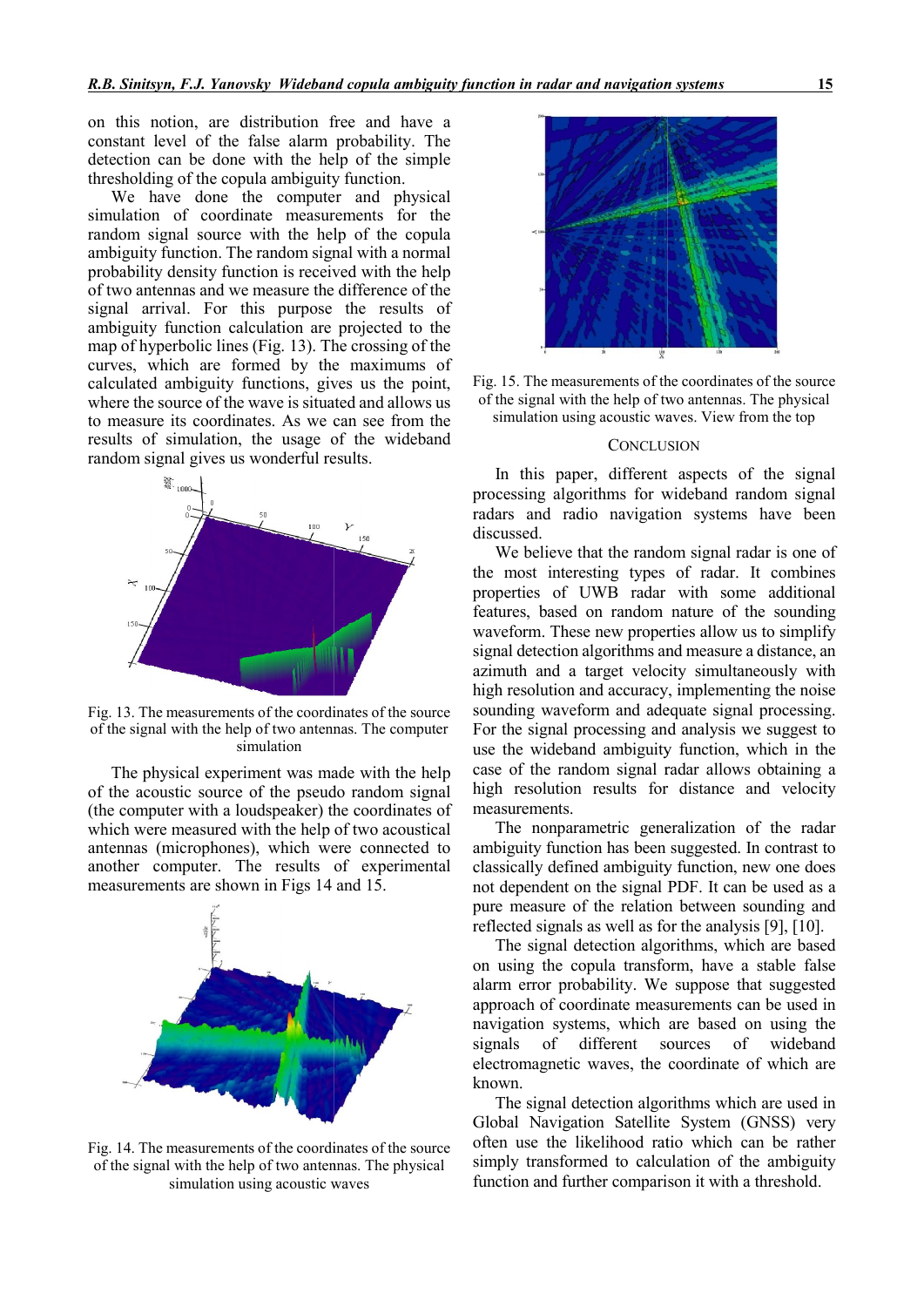We consider that a copula variant of the ambiguity function will be very useful for GNSS signal detection in a condition of a signal prior uncertainty, high level of noise and a small signal level. The suggested method can provide the stable level of errors and a constant dynamic range of the processed signals, improving the speed of signal processing.

Also we think that the ambiguity function is useful for the syntheses of new forms of signals, which can be used in navigation systems.

# **REFERENCES**

[1] Woodward, P. M. Probability and Information Theory with Applications to Radar. Norwood, MA: Artech House, 1980.

[2] Rendas, M. J. D.; Moura, J. M. F. "Ambiguity in Radar and Sonar," *IEEE Transactions On Signal Processing*, vol. 46, no. 2, February 1998.

[3] F. J. Yanovsky, R. B. Sinitsyn, "Ultrawideband Signal Processing Algorithms for Radars and Sodars," *Ultrawideband and Ultrashort Impulse Signals, The Third International Conference*, Sept. 2006, pp.66–71.

[4] Lazorenko O. V. and Chernogor, L. F. "Ultra-wideband signals and physical processes. 1. The main concepts, models and description methods," *Radiofisika i Radioastronomiya*, vol. 13, no. 2, pp. 166–194, 2008. (in Russian).

[5] Bokal, Zh. M.; Sinitsyn, R. B. and Yanovsky, F. J. "Generalized Copula Ambiguity Function Application for Radar Signal Processing", *Proc. Microwaves, Radar and Remote Sensing Symposium,* August 25–27, 2011, Kyiv, Ukraine, pp. 313–316.

[6] Sinitsyn, R. B.; Yanovsky F. J. "Kernel Estimates of the Characteristic Function for Radar Signal Detection", *Proc. 2nd European Radar Conference*, 2005, Paris, pp. 53–56.

[7] Sinitsyn, R. B.; Yanovsky, F. J. "Acoustic Noise Atmospheric Radar with Nonparametric Copula Based Signal Processing", *Proc. Statistical Methods of Signal and Data Processing Conf. SMSDP-2010*, Kyiv, 2010, pp. 91–94.

[8] Sinitsyn, R. B. "Copula based detection algorithm for MIMO ultrawideband noise radars", *Proc. 6th European Radar Conference*, Rome, 2009, pp. 121–124.

[9] Sinitsyn, R. B.; Beletsky, A. J.; Yanovsky, F. J. "Noise signal for sodar application," *Applied Radio Electronics*, vol. 4, no. 1, Kharkov, 2005, pp. 107–110.

[10] Sinitsyn R. B. and Yanovsky, F. J. "Copula Ambiguity Function for Wideband Random Radar Signals." *The International IEEE Conference on Microwaves, Communications Antennas and Electronic Systems*, Tel-Aviv, Israel, November 7-9, 2011, 5 pp.

Received 06 Oktober 2014

Sinitsyn Rustem. Cand. of Sci.

Education: Kyiv Institute of Civil Aviation Engineers (now NAU), Kyiv, Ukraine (1974). Research interests: signal processing, radar. Publications: 80.

E-mail: rsinitsyn@gmail.com

Yanovsky Felix. DSc, PhD, IEEE Fellow.

Education: Kyiv Institute of Civil Aviation Engineers (now NAU), Kyiv, Ukraine (1968). Research interests: radar, signal processing, remote sensing, avionics, radar meteorology, polarimetry.

Publications: 500.

E-mail: yanovsky@nau.edu.ua

# Р. Б. Сініцин, Ф. Й. Яновський. Широкосмугова копулярна функція невизначеності в радіолокаціїних та навігаціїних системах

Обговорюється поняття функції невизначеності, яку було введено раніше у широкосмуговій радіолокації, зокрема її непараметричний варіант. Розгляд орієнтовано на застосування в радіолокації та навігації. Запропонована нова непараметрична версія функції невизначеності заснована на понятті копули. Така функція невизначеності може бути ефективно використана для синтезу сигналів та їх виявлення в різних електронних системах, особливо у разі сигналів з невідомими спектром і щільністю розподілу ймовірності, що є типовим для радіолокаційних систем, а у багатьох випадках актуально і важливо для систем навігації.

Ключові слова: функція невизначеності; копула; непараметричний алгоритм; широкосмуговий сигнал; радіолокація; навігація.

Сініцин Рустем Борисович. Кандидат технічних наук.

Освіта: Київський інститут інженерів цивільної авіації (тепер НАУ), Київ, Україна (1974). Напрямок наукової діяльності: обробка сигналів, радіолокація. Кількість публікації: 80.

Е-mail: rsinitsyn@gmail.com